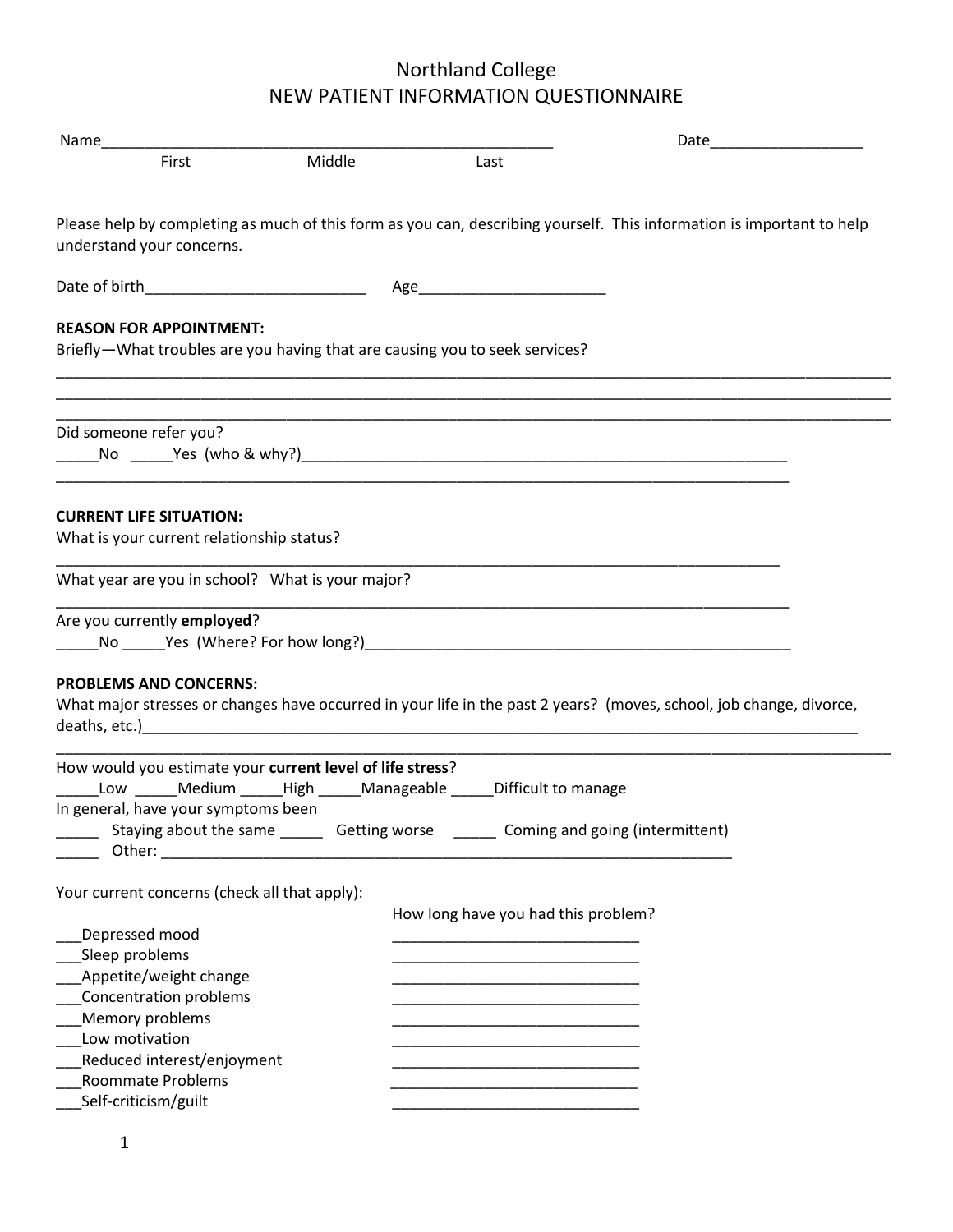| Crying spells                     |  |
|-----------------------------------|--|
| Suicidal thoughts                 |  |
| Self-injury behavior              |  |
| Mood swings                       |  |
| Too much energy                   |  |
| Racing thoughts                   |  |
| Irritability                      |  |
| Anger management problems         |  |
| Thoughts of harming others        |  |
| Seeing/hearing/smelling/feeling   |  |
| things that are not really there  |  |
| Relationship problems             |  |
| Hyperactivity                     |  |
| <b>Aggressive behaviors</b>       |  |
| Stealing                          |  |
| Lying                             |  |
| Vomiting after eating             |  |
| Self-starving                     |  |
| Severe overeating episodes        |  |
| Anxiety/worry                     |  |
| Anxiety around other people       |  |
| Panic attacks                     |  |
| "Butterflies" in stomach          |  |
| Fast or unusual heartbeat         |  |
| <b>Breathing difficulty</b>       |  |
| Dizziness/lightheadedness         |  |
| Tingling in hands/feet            |  |
| "Rubbery"/shaky legs              |  |
| Phobias/fears                     |  |
| Obsessions (unwanted thoughts)    |  |
|                                   |  |
| Compulsions (unwanted behavior)   |  |
| Nightmares                        |  |
| Flashbacks                        |  |
| Sexual problems/concerns/issues   |  |
| Sexual identity problems/concerns |  |
| Other problems:                   |  |

Have you ever **heard voices or seen things** that other people do not see or hear?

\_\_\_\_\_ No \_\_\_\_\_Yes (describe) \_\_\_\_\_\_\_\_\_\_\_\_\_\_\_\_\_\_\_\_\_\_\_\_\_\_\_\_\_\_\_\_\_\_\_\_\_\_\_\_\_\_\_\_\_\_\_\_\_\_\_\_\_\_

Have you **ever tasted, felt or smelled things** that others think are not there?

\_\_\_\_\_ No \_\_\_\_\_Yes (describe) \_\_\_\_\_\_\_\_\_\_\_\_\_\_\_\_\_\_\_\_\_\_\_\_\_\_\_\_\_\_\_\_\_\_\_\_\_\_\_\_\_\_\_\_\_\_\_\_\_\_\_\_\_\_

| Have you every believed that others were controlling your thoughts, plotting against you or that you have special |  |
|-------------------------------------------------------------------------------------------------------------------|--|
| powers?                                                                                                           |  |

 $\overline{\phantom{a}}$  ,  $\overline{\phantom{a}}$  ,  $\overline{\phantom{a}}$  ,  $\overline{\phantom{a}}$  ,  $\overline{\phantom{a}}$  ,  $\overline{\phantom{a}}$  ,  $\overline{\phantom{a}}$  ,  $\overline{\phantom{a}}$  ,  $\overline{\phantom{a}}$  ,  $\overline{\phantom{a}}$  ,  $\overline{\phantom{a}}$  ,  $\overline{\phantom{a}}$  ,  $\overline{\phantom{a}}$  ,  $\overline{\phantom{a}}$  ,  $\overline{\phantom{a}}$  ,  $\overline{\phantom{a}}$ 

\_\_\_\_\_\_\_\_\_\_\_\_\_\_\_\_\_\_\_\_\_\_\_\_\_\_\_\_\_\_\_\_\_\_\_\_\_\_\_\_\_\_\_\_\_\_\_\_\_\_\_\_\_\_\_\_\_\_\_\_\_\_\_\_\_\_\_\_\_\_\_\_\_\_\_\_\_\_\_

\_\_\_\_\_\_\_\_\_\_\_\_\_\_\_\_\_\_\_\_\_\_\_\_\_\_\_\_\_\_\_\_\_\_\_\_\_\_\_\_\_\_\_\_\_\_\_\_\_\_\_\_\_\_\_\_\_\_\_\_\_\_\_\_\_\_\_\_\_\_\_\_\_\_\_\_\_\_\_

\_\_\_\_\_ No \_\_\_\_\_Yes (describe) \_\_\_\_\_\_\_\_\_\_\_\_\_\_\_\_\_\_\_\_\_\_\_\_\_\_\_\_\_\_\_\_\_\_\_\_\_\_\_\_\_\_\_\_\_\_\_\_\_\_\_\_\_\_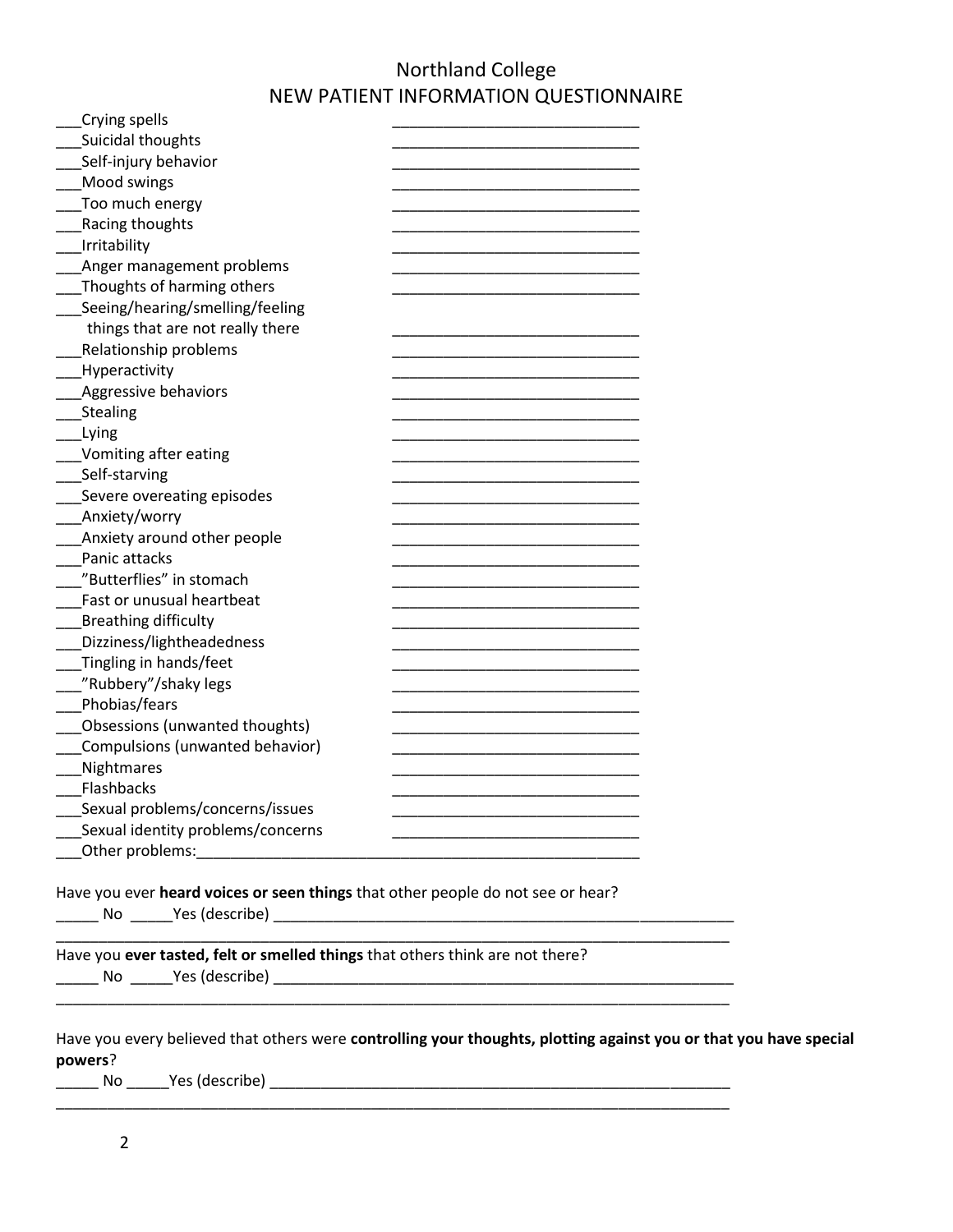| How well do you usually sleep? (Check all that apply.)                                        |  |  |  |  |  |  |
|-----------------------------------------------------------------------------------------------|--|--|--|--|--|--|
| I usually fall asleep, sleep through the night and feel rested the next day.                  |  |  |  |  |  |  |
| I have problems falling asleep.                                                               |  |  |  |  |  |  |
| ____I wake up during the night and have trouble falling back to sleep.                        |  |  |  |  |  |  |
| I find myself waking up early in the morning (before I want to).                              |  |  |  |  |  |  |
| I have nightmares or bad dreams.                                                              |  |  |  |  |  |  |
| I am told that I snore.                                                                       |  |  |  |  |  |  |
| I am told that I talk in my sleep.                                                            |  |  |  |  |  |  |
| ______I sleepwalk.                                                                            |  |  |  |  |  |  |
| ______I often nap during the day.                                                             |  |  |  |  |  |  |
| ______I get ______hours of sleep on average.                                                  |  |  |  |  |  |  |
| ______I work rotating shifts.                                                                 |  |  |  |  |  |  |
| ____I sleep during the day, and am awake at night.                                            |  |  |  |  |  |  |
|                                                                                               |  |  |  |  |  |  |
| <b>TRAUMA EXPOSURE:</b>                                                                       |  |  |  |  |  |  |
| Have you experienced physical, sexual or emotional abuse or neglect at any time in your life? |  |  |  |  |  |  |
| ______No ______Yes (How old were you?) _____________(by whom) _________________________       |  |  |  |  |  |  |
|                                                                                               |  |  |  |  |  |  |
| Have you experienced any other traumatic event during your life?                              |  |  |  |  |  |  |
|                                                                                               |  |  |  |  |  |  |
|                                                                                               |  |  |  |  |  |  |
| Have you ever tried to end your life?                                                         |  |  |  |  |  |  |
| Have you ever hurt yourself on purpose, not to die but to feel better?                        |  |  |  |  |  |  |
|                                                                                               |  |  |  |  |  |  |
|                                                                                               |  |  |  |  |  |  |
| Do you have friends or family members who have committed suicide?                             |  |  |  |  |  |  |
|                                                                                               |  |  |  |  |  |  |
|                                                                                               |  |  |  |  |  |  |
|                                                                                               |  |  |  |  |  |  |
| How would you describe your temper?                                                           |  |  |  |  |  |  |
| Good control                                                                                  |  |  |  |  |  |  |
| Moderate control                                                                              |  |  |  |  |  |  |
| I have frequent anger flare-ups.                                                              |  |  |  |  |  |  |
|                                                                                               |  |  |  |  |  |  |
| Did you get into physical fights as a child/teenager? __ Yes<br>No<br>If Yes, how often?      |  |  |  |  |  |  |
| If Yes, were you ever in a juvenile detention facility for fighting? Yes<br>No.               |  |  |  |  |  |  |
| When was the last time you were in a physical fight?                                          |  |  |  |  |  |  |
|                                                                                               |  |  |  |  |  |  |
| Have you ever been charged with any kind of "assault?" Yes<br>No                              |  |  |  |  |  |  |
| Have you ever been convicted of any kind of assault? ___ Yes<br>No                            |  |  |  |  |  |  |
| Have you ever had serious thoughts to hurt or kill another person? ___ Yes<br>No              |  |  |  |  |  |  |
| Are you having thoughts today about hurting are killing another person?<br>Yes<br>No          |  |  |  |  |  |  |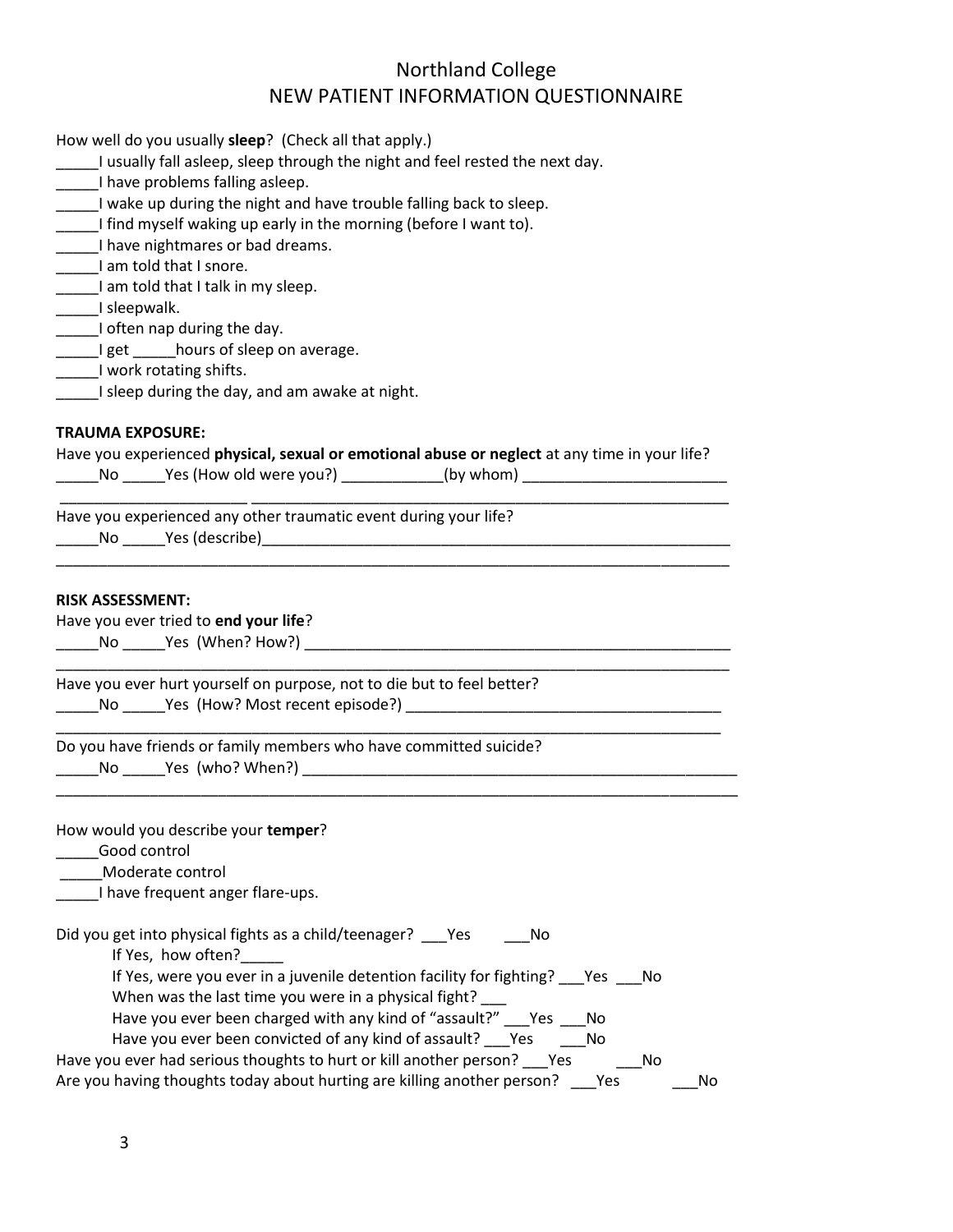#### **SUBSTANCE USE SCREENING ASSESSMENT**

#### **CAGE-AID**

- 1. Have you ever felt you ought to cut down on your drinking or drug use?  $\Box Y \Box N$ <br>2. Have people appoyed you by criticizing your drinking or drug use?
- 2. Have people annoyed you by criticizing your drinking or drug use?
- 3. Have you felt bad or guilty about your drinking or drug use?
- 4. Have you ever had a drink or used drugs first thing in the morning to steady your nerves or to get rid of a hangover (eye-opener)?

#### **SUBSTANCE USE/ADDICTIVE BEHAVIORS:**

|                        | Age of<br>first<br>use | Last<br>use | How<br>often<br>do you<br><b>use</b> | Amount<br>used | How<br>ingested | Longest<br>abstinence | <b>Current</b><br>craving<br>to use? | Time of<br>heaviest<br>use | How<br>long<br>did this<br>last? |
|------------------------|------------------------|-------------|--------------------------------------|----------------|-----------------|-----------------------|--------------------------------------|----------------------------|----------------------------------|
| <b>Alcohol</b>         |                        |             |                                      |                |                 |                       |                                      |                            |                                  |
| Marijuana              |                        |             |                                      |                |                 |                       |                                      |                            |                                  |
| Cocaine                |                        |             |                                      |                |                 |                       |                                      |                            |                                  |
| Amphetamines           |                        |             |                                      |                |                 |                       |                                      |                            |                                  |
| <b>Inhalants</b>       |                        |             |                                      |                |                 |                       |                                      |                            |                                  |
| Hallucinogens          |                        |             |                                      |                |                 |                       |                                      |                            |                                  |
| <b>Opiates</b>         |                        |             |                                      |                |                 |                       |                                      |                            |                                  |
| <b>Benzodiazepines</b> |                        |             |                                      |                |                 |                       |                                      |                            |                                  |
| <b>Nicotine</b>        |                        |             |                                      |                |                 |                       |                                      |                            |                                  |
| Other                  |                        |             |                                      |                |                 |                       |                                      |                            |                                  |

|  |  | Have you attended Alcoholics Anonymous or Narcotics Anonymous Meetings? |  |
|--|--|-------------------------------------------------------------------------|--|
|  |  |                                                                         |  |

| Yes (how often?)<br>No.                                           |                        | Do you have a sponsor? | No. | Yes |
|-------------------------------------------------------------------|------------------------|------------------------|-----|-----|
| Does your alcohol or drug use lead to: (check all that may apply) |                        |                        |     |     |
| work problems                                                     | school problems        | health problems        |     |     |
| legal problems                                                    | family/social problems |                        |     |     |
| Have you participated in chemical dependency treatment?           |                        |                        |     |     |
| Inpatient (where, when)                                           |                        |                        |     |     |

\_\_\_\_\_\_\_\_\_\_\_\_\_\_\_\_\_\_\_\_\_\_\_\_\_\_\_\_\_\_\_\_\_\_\_\_\_\_\_\_\_\_\_\_\_\_\_\_\_\_\_\_\_\_\_\_\_\_\_\_\_\_\_\_\_\_\_\_\_\_\_\_\_\_\_\_\_\_\_\_\_\_\_\_\_\_\_\_\_\_\_\_\_\_\_\_\_\_

\_\_\_\_\_\_\_\_\_\_\_\_\_\_\_\_\_\_\_\_\_\_\_\_\_\_\_\_\_\_\_\_\_\_\_\_\_\_\_\_\_\_\_\_\_\_\_\_\_\_\_\_\_\_\_\_\_\_\_\_\_\_\_\_\_\_\_\_\_\_\_\_\_\_\_\_\_\_\_\_\_\_\_\_\_\_\_\_\_\_\_\_\_\_\_\_\_\_

Outpatient (where, when)

| Do you feel you have a problem with gambling?Yes             | - No |
|--------------------------------------------------------------|------|
| Have you ever had financial problems due to gambling?Yes     | - No |
| Do you engage in any other behaviors in an addictive way?Yes | - No |
| If yes please list                                           |      |

#### **STRENGTHS & INTERESTS:**

| What are your hobbies and recreational interests? |  |
|---------------------------------------------------|--|
|                                                   |  |

\_\_\_\_\_\_\_\_\_\_\_\_\_\_\_\_\_\_\_\_\_\_\_\_\_\_\_\_\_\_\_\_\_\_\_\_\_\_\_\_\_\_\_\_\_\_\_\_\_\_\_\_\_\_\_\_\_\_\_\_\_\_\_\_\_\_\_\_\_\_\_\_\_

| í |
|---|
|   |

| _______ | _______ |  |
|---------|---------|--|
|---------|---------|--|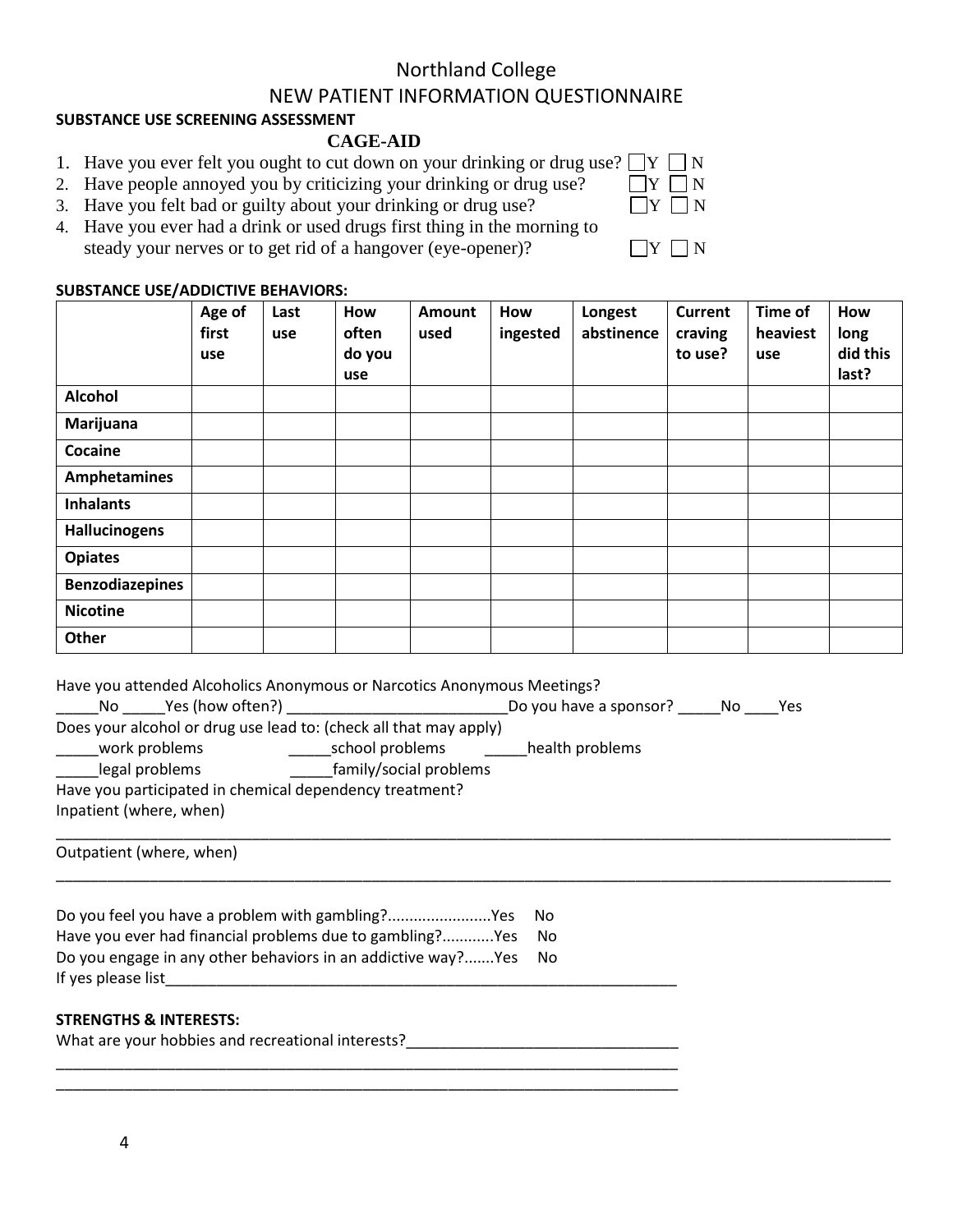\_\_\_\_\_\_\_\_\_\_\_\_\_\_\_\_\_\_\_\_\_\_\_\_\_\_\_\_\_\_\_\_\_\_\_\_\_\_\_\_\_\_\_\_\_\_\_\_\_\_\_\_\_\_\_\_\_\_\_\_\_\_\_\_\_\_\_\_\_\_\_\_\_

What are your strengths?\_\_\_\_\_\_\_\_\_\_\_\_\_\_\_\_\_\_\_\_\_\_\_\_\_\_\_\_\_\_\_\_\_\_\_\_\_\_\_\_\_\_\_\_\_\_\_\_\_\_\_\_

|                         | <b>MENTAL HEALTH CARE HISTORY:</b>                                  |                                                                                       |                                                                                                                  |
|-------------------------|---------------------------------------------------------------------|---------------------------------------------------------------------------------------|------------------------------------------------------------------------------------------------------------------|
|                         | Have you had previous mental health services? If so, when? By whom? |                                                                                       |                                                                                                                  |
|                         |                                                                     |                                                                                       |                                                                                                                  |
|                         |                                                                     |                                                                                       |                                                                                                                  |
|                         |                                                                     |                                                                                       |                                                                                                                  |
|                         |                                                                     |                                                                                       |                                                                                                                  |
|                         |                                                                     |                                                                                       |                                                                                                                  |
|                         |                                                                     | Do you have current mental health providers (Psychiatrist, Psychiatric NP, therapist) |                                                                                                                  |
|                         | No Yes (who?)                                                       |                                                                                       |                                                                                                                  |
|                         |                                                                     | Have you been diagnosed with a mental illness/mental health problem?                  |                                                                                                                  |
| $\rule{1em}{0.15mm}$ No |                                                                     |                                                                                       | Have you taken other mental health medicines in the past or are you currently taking mental health medicines?    |
| Yes:                    | Name of medication                                                  | Helpful/negative effects Who is Prescribing?                                          |                                                                                                                  |
|                         |                                                                     |                                                                                       |                                                                                                                  |
|                         |                                                                     |                                                                                       |                                                                                                                  |
| <b>MEDICAL HISTORY:</b> |                                                                     |                                                                                       |                                                                                                                  |
|                         | Primary care provider's office location                             |                                                                                       |                                                                                                                  |
|                         |                                                                     |                                                                                       | Do you have current significant medical conditions/physical health symptoms, or are you concerned about possible |
|                         | medical conditions or physical health symptoms?                     |                                                                                       |                                                                                                                  |
|                         |                                                                     |                                                                                       |                                                                                                                  |
|                         |                                                                     |                                                                                       |                                                                                                                  |
|                         | Are you taking medicines now for physical health problems?          |                                                                                       |                                                                                                                  |
|                         |                                                                     |                                                                                       |                                                                                                                  |
|                         | Have you had past significant medical problems or hospitalizations? |                                                                                       |                                                                                                                  |
|                         |                                                                     |                                                                                       |                                                                                                                  |
|                         | FAMILY OF ORIGIN/SOCIAL HISTORY:                                    |                                                                                       |                                                                                                                  |
|                         | Relational status of your parents as you were growing up:           |                                                                                       |                                                                                                                  |
|                         |                                                                     | ____Married _____Domestic Partner _____Never lived with one another                   |                                                                                                                  |
|                         |                                                                     | _____Separated (How old were you?______) _____Divorced (How old were you?_______)     |                                                                                                                  |
|                         |                                                                     | ____Widowed (Which parent died?______) How old were you?__________)                   |                                                                                                                  |
|                         |                                                                     |                                                                                       |                                                                                                                  |
|                         |                                                                     |                                                                                       |                                                                                                                  |
|                         |                                                                     |                                                                                       |                                                                                                                  |
|                         |                                                                     |                                                                                       |                                                                                                                  |